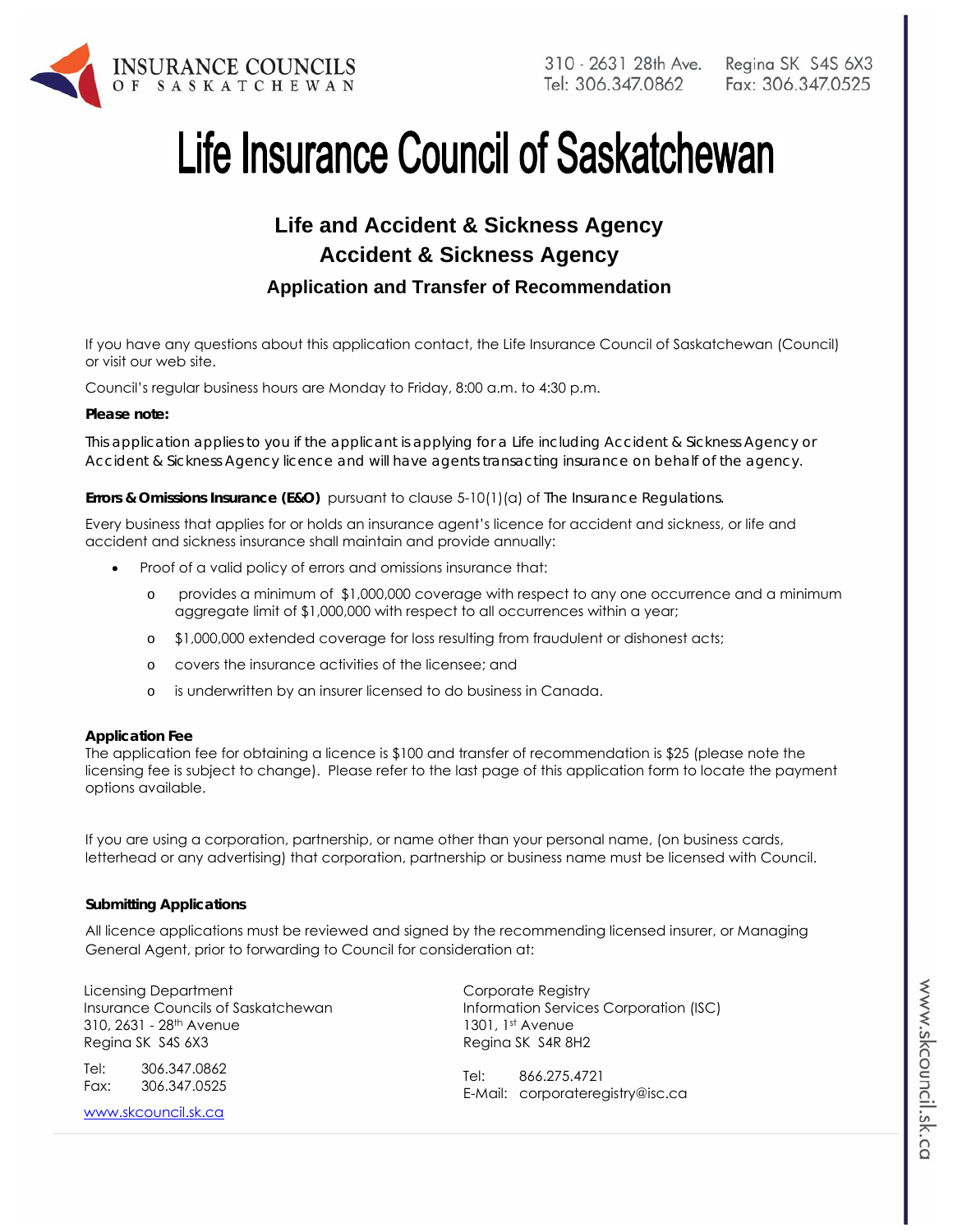| Life Insurance Council |  |
|------------------------|--|

| Life Insurance Council<br>of Saskatchewan                                                                                                                                                                        | For office use only<br>Licence Number | <b>Received Date</b> |  |
|------------------------------------------------------------------------------------------------------------------------------------------------------------------------------------------------------------------|---------------------------------------|----------------------|--|
| Life including Accident & Sickness Agency<br>$\Box$<br>Accident & Sickness Agency<br>$\Box$<br>Application - \$100<br>ப                                                                                          | Date of Issue                         |                      |  |
| Transfer of Recommendation - \$25<br>□                                                                                                                                                                           | Date Processed                        |                      |  |
| Part A: Identification Information                                                                                                                                                                               |                                       |                      |  |
| Provide the full legal agency name in which the agency will carry on business and in which the licence is to be<br>issued.                                                                                       |                                       |                      |  |
| List all business trade names that will be used.                                                                                                                                                                 |                                       |                      |  |
|                                                                                                                                                                                                                  |                                       |                      |  |
| Is the agency: (Please check the box that applies to the applicant)<br>a corporation<br>□                                                                                                                        |                                       |                      |  |
| a partnership<br>□                                                                                                                                                                                               |                                       |                      |  |
| registered under The Business Names Registration Act<br>◻                                                                                                                                                        |                                       |                      |  |
| A copy of the Saskatchewan Certificate of Registration must accompany this application if the applicant for<br>licence is a corporation, partnership or is registered under The Business Names Registration Act. |                                       |                      |  |
| Give full particulars below of the individual owners, principal shareholders, officers or directors.                                                                                                             |                                       |                      |  |
| FULL NAME/POSITION HELD WITH FIRM                                                                                                                                                                                | <b>RESIDENT CITY</b>                  | <b>DATE OF BIRTH</b> |  |
|                                                                                                                                                                                                                  |                                       |                      |  |
|                                                                                                                                                                                                                  |                                       |                      |  |
|                                                                                                                                                                                                                  |                                       |                      |  |
|                                                                                                                                                                                                                  |                                       |                      |  |
|                                                                                                                                                                                                                  |                                       |                      |  |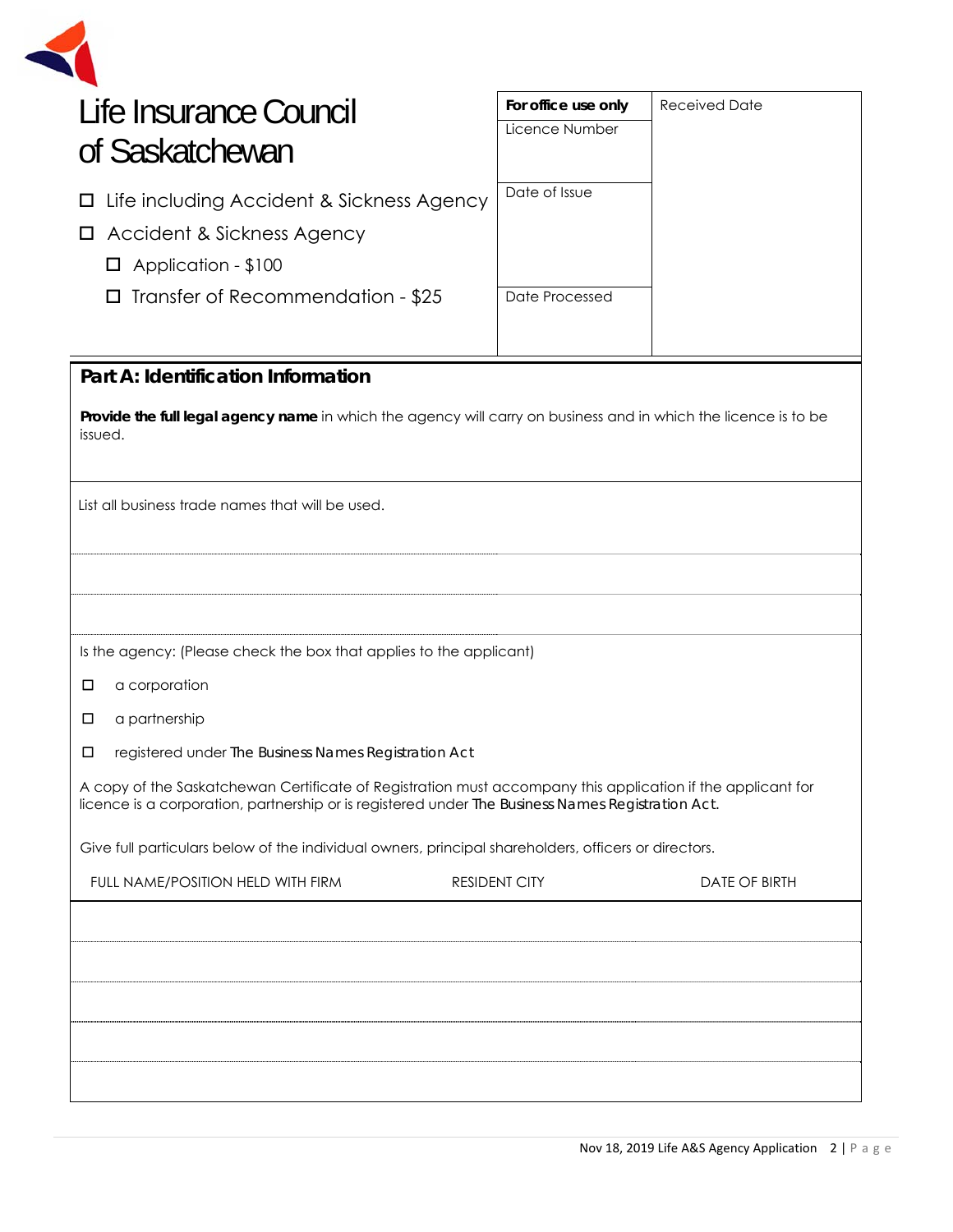

| <b>Head Office Location Address</b>                                                                             |                     |                 |  |
|-----------------------------------------------------------------------------------------------------------------|---------------------|-----------------|--|
|                                                                                                                 |                     |                 |  |
| Number, Street, Suite # and/or Box #                                                                            |                     |                 |  |
|                                                                                                                 |                     |                 |  |
|                                                                                                                 |                     |                 |  |
| City/Town                                                                                                       | Province/State      | Postal/Zip Code |  |
|                                                                                                                 | ext.                |                 |  |
| <b>Business Telephone</b>                                                                                       | <b>Business Fax</b> |                 |  |
|                                                                                                                 |                     |                 |  |
|                                                                                                                 |                     |                 |  |
| <b>Business E-mail</b>                                                                                          |                     |                 |  |
|                                                                                                                 |                     |                 |  |
| Address mail will be sent to (complete only if different than location address)                                 |                     |                 |  |
|                                                                                                                 |                     |                 |  |
| Number, Street, Suite # and/or Box #                                                                            |                     |                 |  |
|                                                                                                                 |                     |                 |  |
| City/Town                                                                                                       | Province/State      | Postal/Zip Code |  |
|                                                                                                                 |                     |                 |  |
| Give full particulars below of the individual who will, pursuant to section 5-20 of The Insurance Act (Act) and |                     |                 |  |
| section 5-6 of The Insurance Regulations (regulations), be the Designated Representative.                       |                     |                 |  |
|                                                                                                                 |                     |                 |  |
| Name of Designated Representative                                                                               |                     |                 |  |
|                                                                                                                 |                     |                 |  |
|                                                                                                                 |                     |                 |  |
| <b>Business Address</b>                                                                                         | Province/State      | Postal/Zip Code |  |
|                                                                                                                 |                     |                 |  |
| <b>Business E-mail</b>                                                                                          |                     | Telephone       |  |
|                                                                                                                 |                     |                 |  |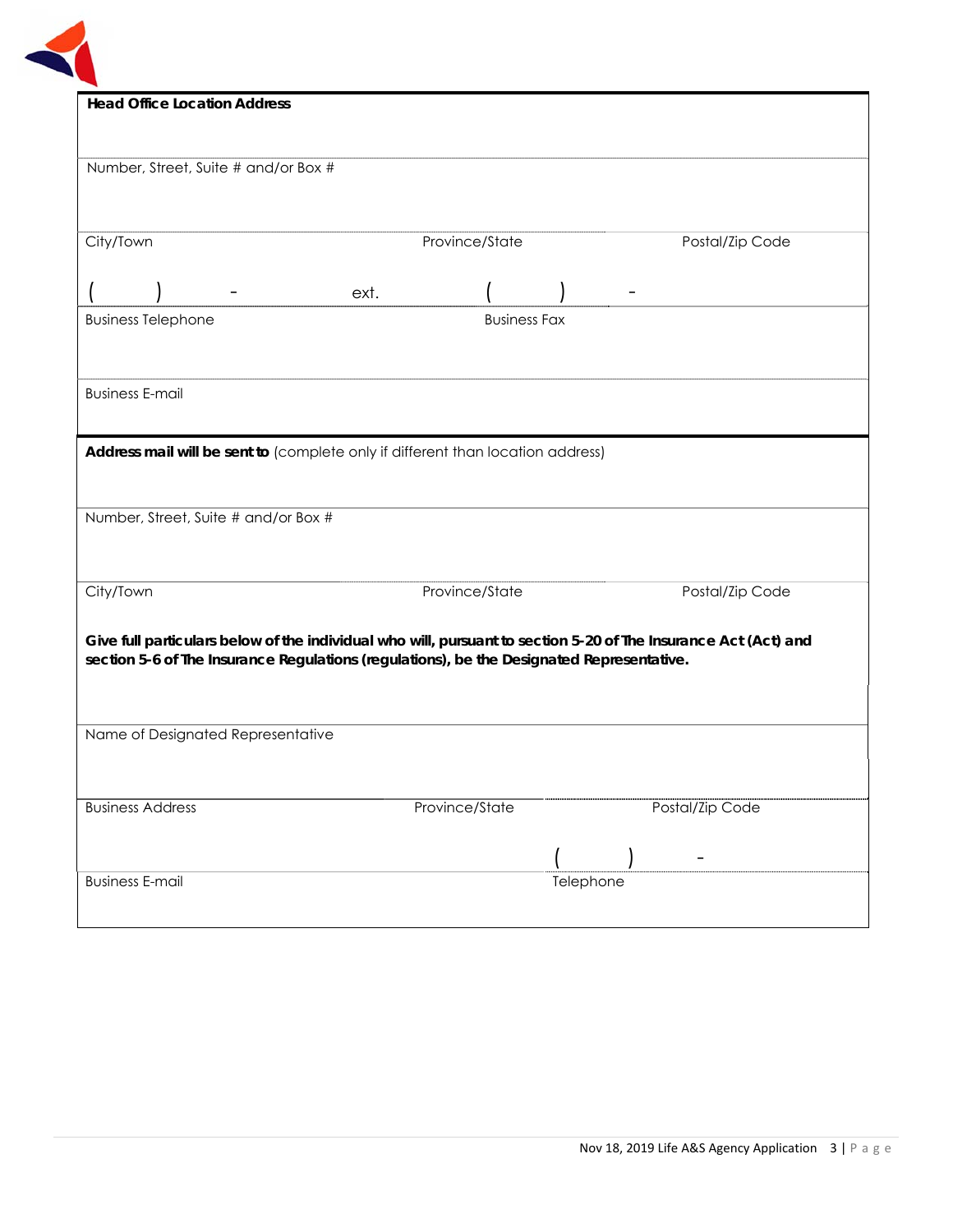

## **Part B: Background**

The following are questions relevant to the Act regarding trustworthiness and suitability to be licensed.

Please read these questions carefully to ensure all responses are accurate. Inaccurate answers may be considered a material misstatement.

**For any questions where disclosure is required, please provide complete details on a separate sheet of paper and attach to the application form.**

| 1. | Has the agency or any principal shareholder,<br>officer or director, or designated representative of<br>the agency ever held an insurance or adjusting<br>licence in Saskatchewan, or anywhere in Canada<br>or in the world?<br>$\Box$ Nothing to Disclose<br>Disclosure attached<br>If yes, please provide information about licence year,<br>licence class and jurisdiction.                                                                                                                                                         | 5.<br>Has the agency or any principal shareholder,<br>officer or director, or designated representative of<br>the agency ever been the subject of receivership<br>and/or bankruptcy proceedings including<br>consumer proposals?<br>$\Box$ Nothing to Disclose<br>Disclosure attached<br>$\sqcup$<br>If yes, please provide an explanation of the<br>circumstances and a complete copy of the documents<br>involved.                                                                                                                                                                                         |
|----|----------------------------------------------------------------------------------------------------------------------------------------------------------------------------------------------------------------------------------------------------------------------------------------------------------------------------------------------------------------------------------------------------------------------------------------------------------------------------------------------------------------------------------------|--------------------------------------------------------------------------------------------------------------------------------------------------------------------------------------------------------------------------------------------------------------------------------------------------------------------------------------------------------------------------------------------------------------------------------------------------------------------------------------------------------------------------------------------------------------------------------------------------------------|
| 2. | Has the agency or any principal shareholder,<br>officer or director, or designated representative of<br>the agency ever had any licence or registration as<br>an insurance agent, adjuster or for selling any other<br>financial products, suspended or revoked for<br>cause, in Canada or anywhere in the world?<br>$\Box$ Nothing to Disclose<br>Disclosure attached                                                                                                                                                                 | Has the agency or any principal shareholder,<br>6.<br>officer or director, or designated representative of<br>the agency ever been the subject of any<br>complaint, investigation, sanction or disciplinary<br>action, including but not limited to a letter of<br>warning, caution, fine, etc., by any financial<br>services regulator, federal regulator (e.g., FINTRAC,<br>CRA, CRTC, Privacy Commissioner, etc.) insurer or<br>any financial services company with which you<br>hold/held a contract, in Canada or anywhere in<br>the world?<br>$\Box$ Disclosure attached<br>$\Box$ Nothing to Disclose |
| 3. | Has the agency or any principal shareholder,<br>officer or director, or designated representative of<br>the agency ever been refused an insurance or<br>adjusting licence, or other licence or registration<br>for selling financial products or adjusting claims in<br>Canada or anywhere in the world?<br>$\Box$ Nothing to Disclose<br><b>Disclosure attached</b>                                                                                                                                                                   | Has the agency or any principal shareholder,<br>7.<br>officer or director, or designated representative of<br>the agency ever been investigated, charged or<br>convicted of any criminal or quasi-criminal<br>offence, in Canada or anywhere in the world?<br><b>Nothing to Disclose</b><br><b>Disclosure attached</b>                                                                                                                                                                                                                                                                                       |
| 4. | Does the agency or any principal shareholder,<br>officer or director, or designated representative of<br>the agency currently or plan to engage in any<br>business or occupation other than the insurance or<br>adjusting business?<br>$\Box$ Nothing to Disclose<br>$\Box$ Disclosure attached<br>Please provide the name of the business, occupation<br>details, supervisory responsibilities and date of<br>employment.<br>This would include any business that requires a licence<br>or registration or is corporately registered. | 8.<br>Has the agency or any principal shareholder,<br>officer or director, or designated representative of<br>the agency ever been the subject of any type of<br>legal action, including but not limited to class<br>action lawsuits or civil actions respecting the<br>business of insurance including adjusting, or any<br>other financial service in Canada or anywhere in<br>the world?<br><b>Nothing to Disclose</b><br><b>Disclosure attached</b>                                                                                                                                                      |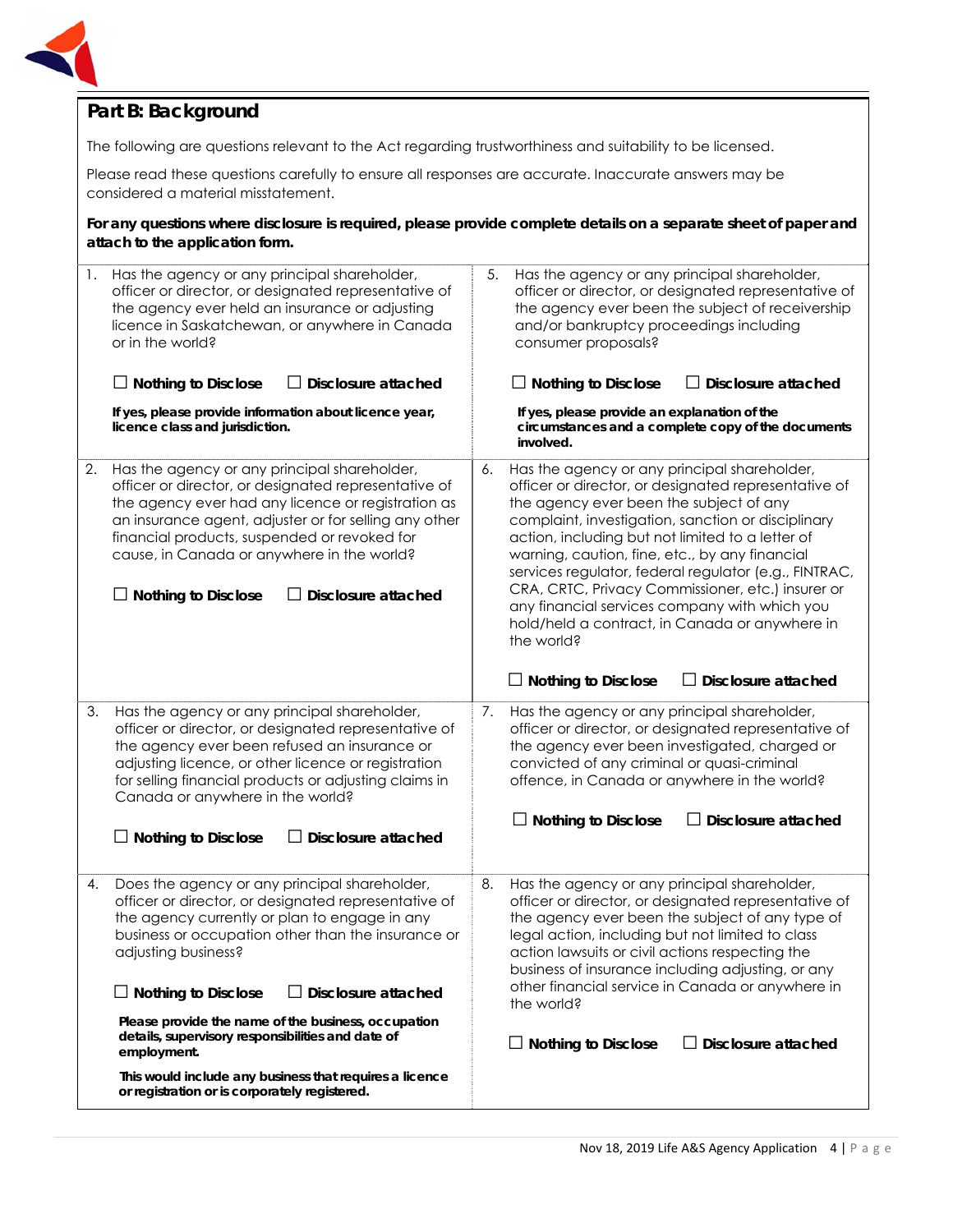

| <b>Part C: Non-Resident Applicants</b>                                                                                                                                                                                         |                                                                                        |           |                                                                                            |               |
|--------------------------------------------------------------------------------------------------------------------------------------------------------------------------------------------------------------------------------|----------------------------------------------------------------------------------------|-----------|--------------------------------------------------------------------------------------------|---------------|
| 1.                                                                                                                                                                                                                             | Saskatchewan address for service as required by subsection 10-1(3) of the regulations. |           |                                                                                            |               |
|                                                                                                                                                                                                                                |                                                                                        |           | <b>SK</b>                                                                                  |               |
| Street Address (Box #'s not accepted)                                                                                                                                                                                          |                                                                                        | City/Town | Province                                                                                   | Postal Code   |
| 2.<br>a) A non-resident applicant whose home jurisdiction has a web based licensee search is not required to<br>provide a Certificate of Authority/Non-Resident Endorsement. Council will verify the licence status<br>online. |                                                                                        |           |                                                                                            |               |
| A non-resident applicant whose home jurisdiction does not have a web based license search is<br>b)<br>required to provide an original Certificate of Authority/Non-Resident Endoresment with this application.                 |                                                                                        |           |                                                                                            |               |
| Part D: Errors & Omissions Insurance (E&O)                                                                                                                                                                                     |                                                                                        |           |                                                                                            |               |
| $\Box$ Yes<br>$\Box$ No<br>$5-10(1)(a)$ of the regulations.                                                                                                                                                                    |                                                                                        |           | I have attached a copy of the E&O Certificate in the name of the agency pursuant to clause |               |
| Part E: Individuals Representing the Agency                                                                                                                                                                                    |                                                                                        |           |                                                                                            |               |
| List the individuals that will be representing and transacting insurance on behalf of the agency in Saskatchewan.                                                                                                              |                                                                                        |           |                                                                                            |               |
| Note: All individuals who fall within the definition of an agent as defined by the Act must be licensed. A minimum<br>of one individual is required to obtain a licence. Attach a separate sheet of paper, if necessary.       |                                                                                        |           |                                                                                            |               |
| Last Name                                                                                                                                                                                                                      | First Name, Middle Name                                                                |           |                                                                                            | City/Province |
|                                                                                                                                                                                                                                |                                                                                        |           |                                                                                            |               |
|                                                                                                                                                                                                                                |                                                                                        |           |                                                                                            |               |
|                                                                                                                                                                                                                                |                                                                                        |           |                                                                                            |               |
|                                                                                                                                                                                                                                |                                                                                        |           |                                                                                            |               |
|                                                                                                                                                                                                                                |                                                                                        |           |                                                                                            |               |
|                                                                                                                                                                                                                                |                                                                                        |           |                                                                                            |               |
|                                                                                                                                                                                                                                |                                                                                        |           |                                                                                            |               |
|                                                                                                                                                                                                                                |                                                                                        |           |                                                                                            |               |
|                                                                                                                                                                                                                                |                                                                                        |           |                                                                                            |               |
|                                                                                                                                                                                                                                |                                                                                        |           |                                                                                            |               |
|                                                                                                                                                                                                                                |                                                                                        |           |                                                                                            |               |
|                                                                                                                                                                                                                                |                                                                                        |           |                                                                                            |               |
|                                                                                                                                                                                                                                |                                                                                        |           |                                                                                            |               |
|                                                                                                                                                                                                                                |                                                                                        |           |                                                                                            |               |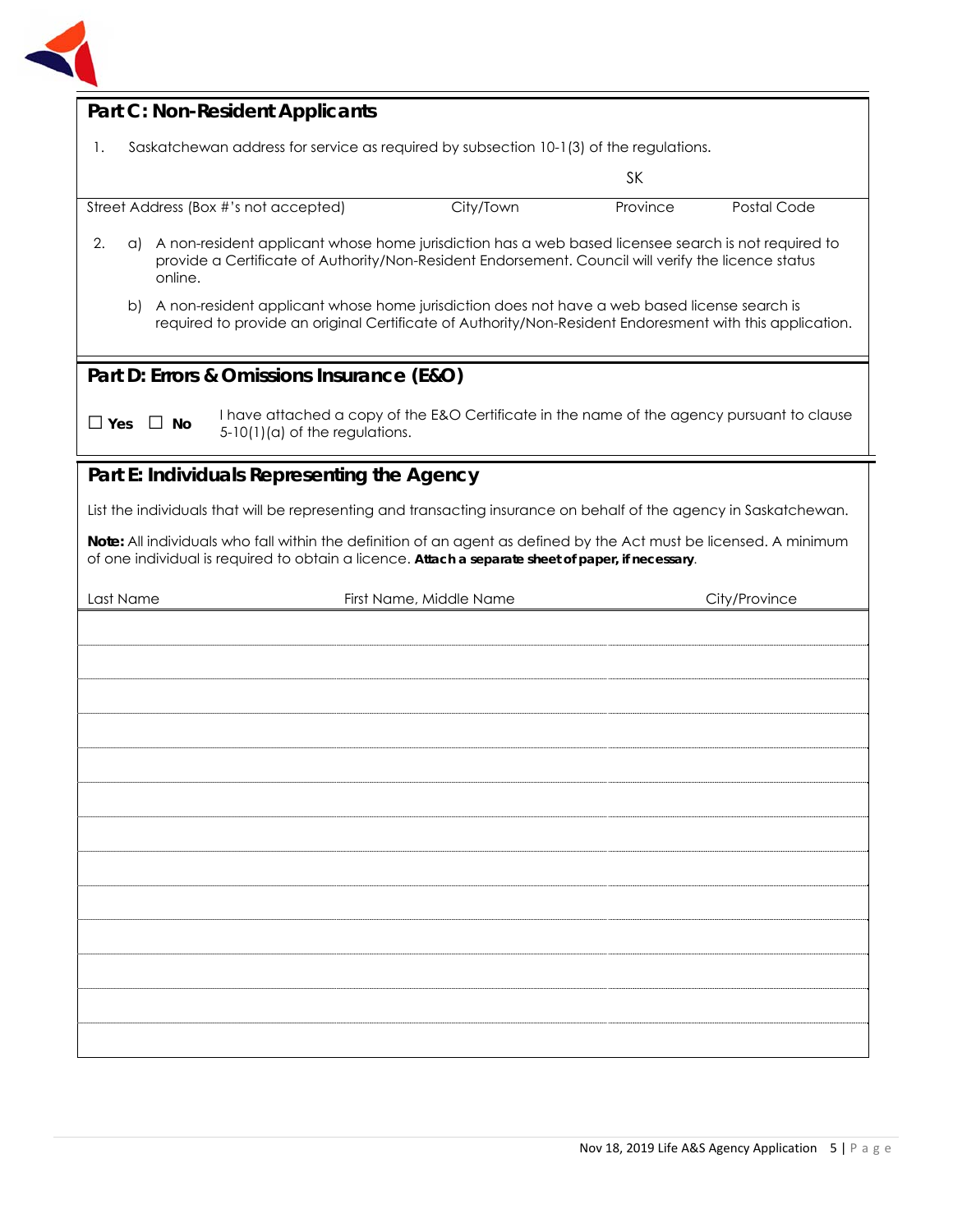

## **Part F: Consent to the Collection, Use and Disclosure of Information**

By applying for an insurance licence, I, the applicant, understand personal information about any principal shareholder, officer or director, or designated representative will need to be collected from me and from other sources such as the recommender of the licence, financial service regulators, law enforcement agencies, credit bureaus, insurance companies or other organizations in the financial services sector. I, therefore, consent to the collection and use of this personal information for the purpose of determining suitability for licensing.

I, the applicant, further understand and consent to the disclosure of personal information to the recommender of the licence, financial service regulators, law enforcement agencies, credit bureaus, insurance companies or other organizations in the financial services sector, for the purpose of determining suitability for licensing.

|                                                                                                                                                                                                                                                                                                                                                                                     |                                                                                                | X           |  |  |
|-------------------------------------------------------------------------------------------------------------------------------------------------------------------------------------------------------------------------------------------------------------------------------------------------------------------------------------------------------------------------------------|------------------------------------------------------------------------------------------------|-------------|--|--|
|                                                                                                                                                                                                                                                                                                                                                                                     | Signature of Designated Representative OR<br>Authorized Official of Designated Representative  | Date Signed |  |  |
|                                                                                                                                                                                                                                                                                                                                                                                     |                                                                                                |             |  |  |
| X                                                                                                                                                                                                                                                                                                                                                                                   |                                                                                                |             |  |  |
|                                                                                                                                                                                                                                                                                                                                                                                     | Print name of Designated Representative OR<br>Authorized Official of Designated Representative |             |  |  |
|                                                                                                                                                                                                                                                                                                                                                                                     |                                                                                                |             |  |  |
|                                                                                                                                                                                                                                                                                                                                                                                     | <b>Part G: Declaration</b>                                                                     |             |  |  |
| The making of a false statement on this application constitutes a material misstatement and may result in the<br>refusal of this application and the subsequent suspension or cancellation of any licence issued. This application is<br>required to be personally signed by the Designated Representative or Authorized Official of the Designated<br>Representative named herein. |                                                                                                |             |  |  |
| , solemnly declare that all statements and answers in the foregoing<br>application including attachments are true and correct, and I make this solemn declaration conscientiously<br>believing it to be true, and knowing that it is of the same force and effect as if made under oath.                                                                                            |                                                                                                |             |  |  |
|                                                                                                                                                                                                                                                                                                                                                                                     |                                                                                                | X           |  |  |
|                                                                                                                                                                                                                                                                                                                                                                                     | Signature of Designated Representative OR<br>Authorized Official of Designated Representative  | Date Signed |  |  |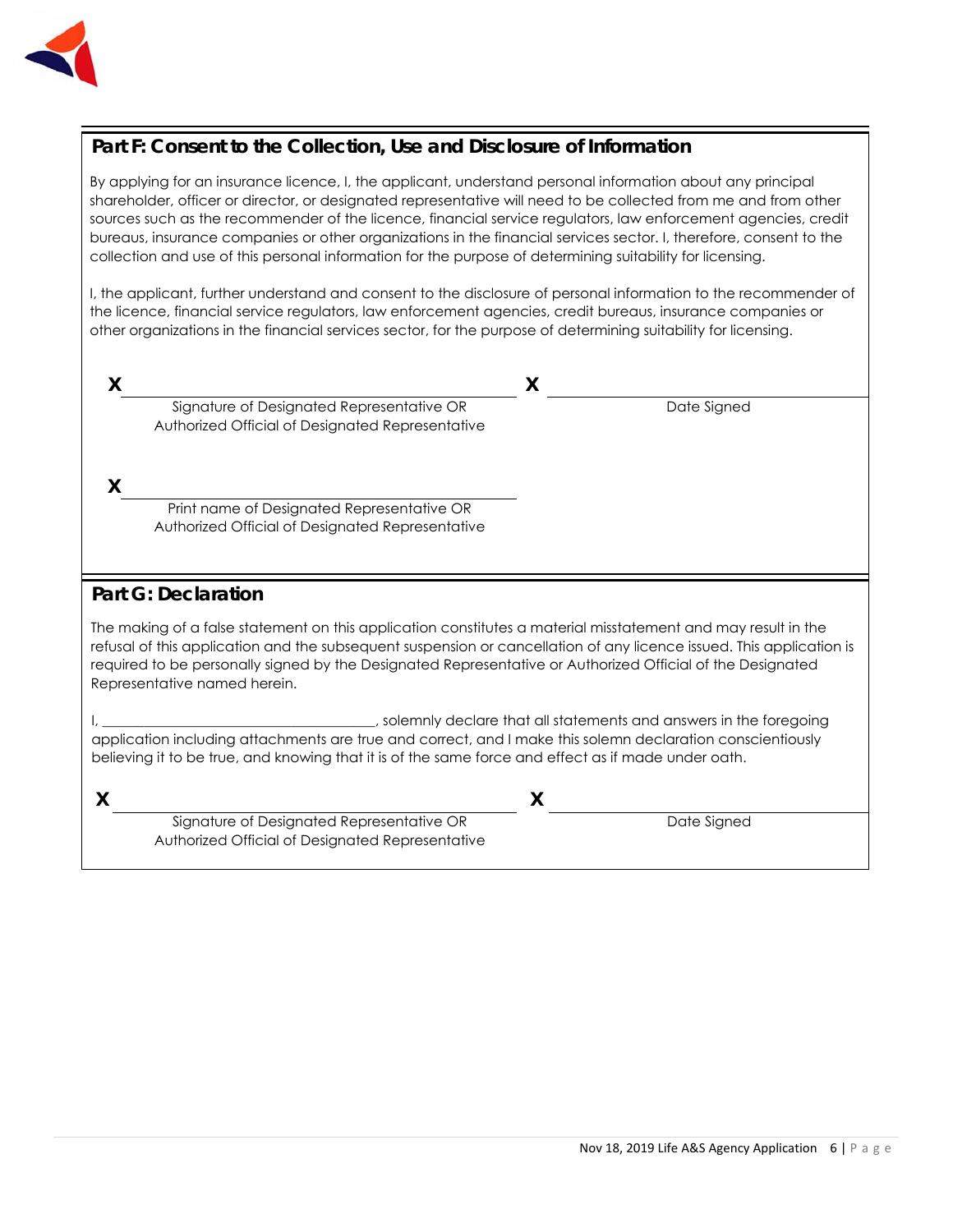

| Part H: Recommender Declaration                                                                                                                                                                                                                                                             |  |  |  |
|---------------------------------------------------------------------------------------------------------------------------------------------------------------------------------------------------------------------------------------------------------------------------------------------|--|--|--|
| To be completed by the licensed insurer or managing general agent recommending the agency.                                                                                                                                                                                                  |  |  |  |
|                                                                                                                                                                                                                                                                                             |  |  |  |
| <b>Applicant Name</b><br>is hereby recommended to act as an agency of the undersigned recommender.<br><b>Please Print</b>                                                                                                                                                                   |  |  |  |
|                                                                                                                                                                                                                                                                                             |  |  |  |
| The recommender certifies that the qualifications and business record of the applicant have been investigated<br>and that the applicant is suitable to receive a licence.                                                                                                                   |  |  |  |
| To the best of our knowledge, information and belief, all statements and answers contained in the foregoing<br>application are true and correct, and that the agency's Designated Representative or Authorized Official of the<br>Designated Representative has completed this application. |  |  |  |
| It is understood that if the applicant named herein is terminated by US, written notice, including the<br>REASONS FOR TERMINATION, WILL BE GIVEN TO THE LIFE INSURANCE COUNCIL OF SASKATCHEWAN, IMMEDIATELY.                                                                                |  |  |  |
| Print Legal Name of Recommender                                                                                                                                                                                                                                                             |  |  |  |
|                                                                                                                                                                                                                                                                                             |  |  |  |
|                                                                                                                                                                                                                                                                                             |  |  |  |
| <b>Authorized Officer/Delegate</b><br>Signature<br>Date Signed<br>Print Name                                                                                                                                                                                                                |  |  |  |
|                                                                                                                                                                                                                                                                                             |  |  |  |
| E-mail Address<br>Fax<br>Telephone                                                                                                                                                                                                                                                          |  |  |  |
|                                                                                                                                                                                                                                                                                             |  |  |  |

## **THE ABOVE APPLICANT WILL NOT ACT AS AN AGENCY UNTIL THE LICENCE IS ISSUED**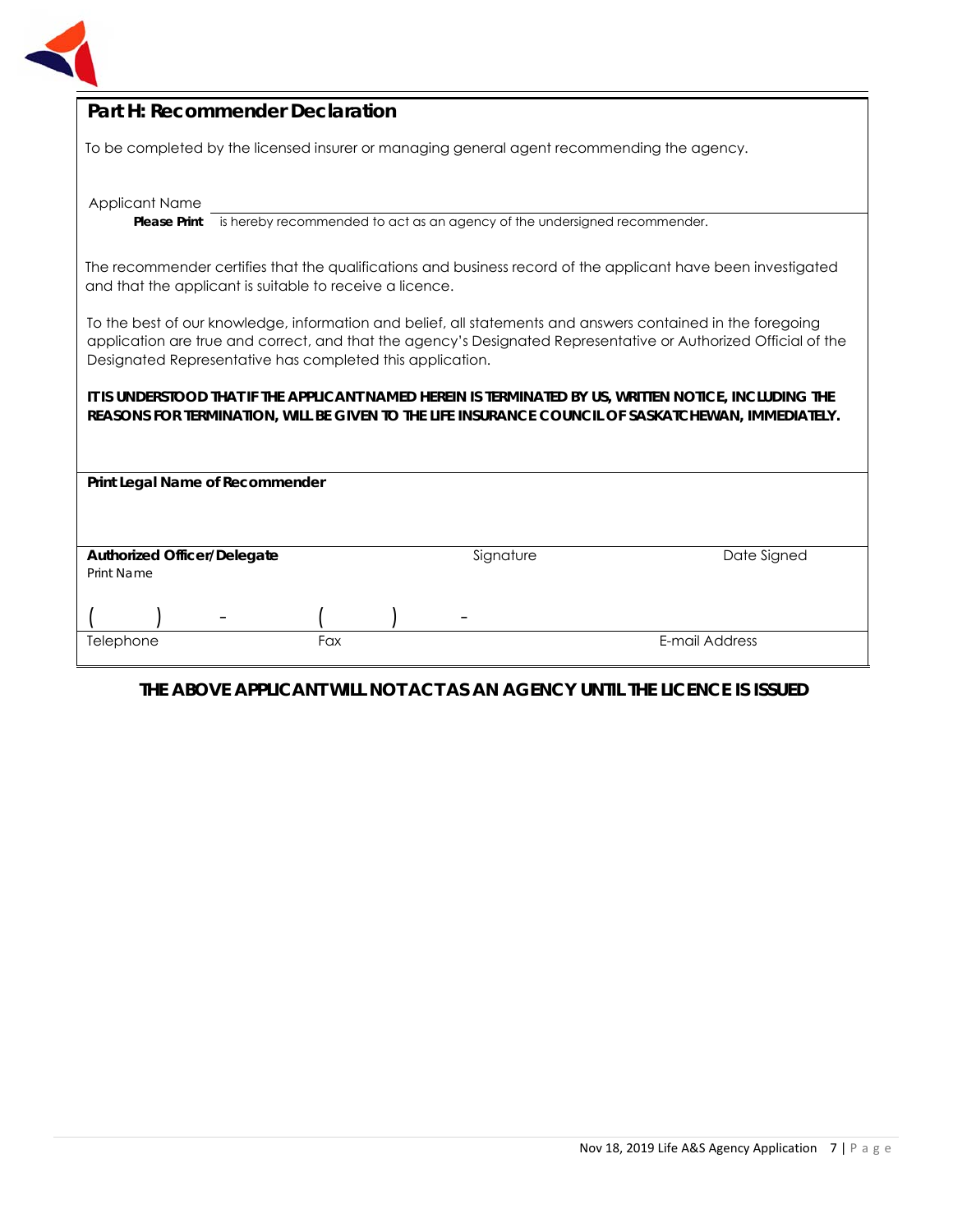

### **APPLICANT'S ACKNOWLEDGEMENT**

#### **Print applicant's name**

A licence imposes on the licensee obligations including, but not limited to, the following:

- a) to adhere to the Act, regulations, and the Life Insurance Council of Saskatchewan (LICS) Bylaws;
- b) to follow established standards of competence, conduct and practice in the business of insurance.

I acknowledge I have read the LICS Bylaws, and I understand that I am obligated to do the following:

- To notify LICS within 30 days of the commencement of criminal proceedings, legal actions, bankruptcy and a name change.
- To submit the Annual Reporting Form and licence fee as per the LICS Bylaws.
- To be supervised until I have completed a minimum of 50 placed and in force policies and completes a minimum of one year as a licensee as outlined in the LICS Bylaws.
- Not act as supervisor unless I am licensed in Saskatchewan and have at least three years licensed experience as outlined in the LICS Bylaws.
- Not to act in the transaction or supervision of segregated funds unless authorized to do so as outlined in the LICS Bylaws.
- To complete a life insurance replacement declaration (LIRD) prior to replacing an existing life insurance policy as outlined in the LICS Bylaws.
- $\triangleright$  To maintain E&O coverage as outlined in the LICS Bylaws.
- To complete the Continuing Education (CE) Requirement outlined in the LICS Bylaws.
	- (1) Licensees are required to earn a minimum of fifteen credit hours of CE in each annual reporting period.
	- (2) Only credit hours earned in a reporting period are eligible unless written consent is provided by LICS.
	- (3) Failure to comply with the CE requirements shall result in a suspension of licence until the licensee has earned the required CE credit hours.
- To obtain CE hours through approved course providers and courses that meet the CE definition as outlined in the LICS Bylaws.
	- (1) Only courses that provide technical education are considered to qualify as continuing education including courses that directly relate to:
		- (a) Life or accident and sickness insurance products;
		- (b) Financial planning provided that:
			- (i) a minimum of 10 of the 15 hours required per year is related to life or accident and sickness insurance; and,
			- (ii) a maximum of five to 15 hours required per year is related to non-insurance sectors such as securities and mutual funds;
		- (c) Compliance with insurance legislation and requirements such as LICS's Code of Conduct, Act and Bylaws made pursuant to that Act, privacy legislation and anti-money laundering and anti-terrorism financing legislation;
		- (d) Ethics;
		- (e) E&O insurance; and,
		- (f) Courses leading to an approved designation such as Chartered Life Underwriter (CLU), Certified Financial Planner (CFP), Registered Financial Planner (RFP), Certified Health Insurance Specialist (CHS), Certified Employee Benefit Specialist (CEBS), Personal Financial Planner (PFP), Certified International Wealth Manager (CIWM), Elder Planner Counselor (EPC) and such other designations as are approved by Council.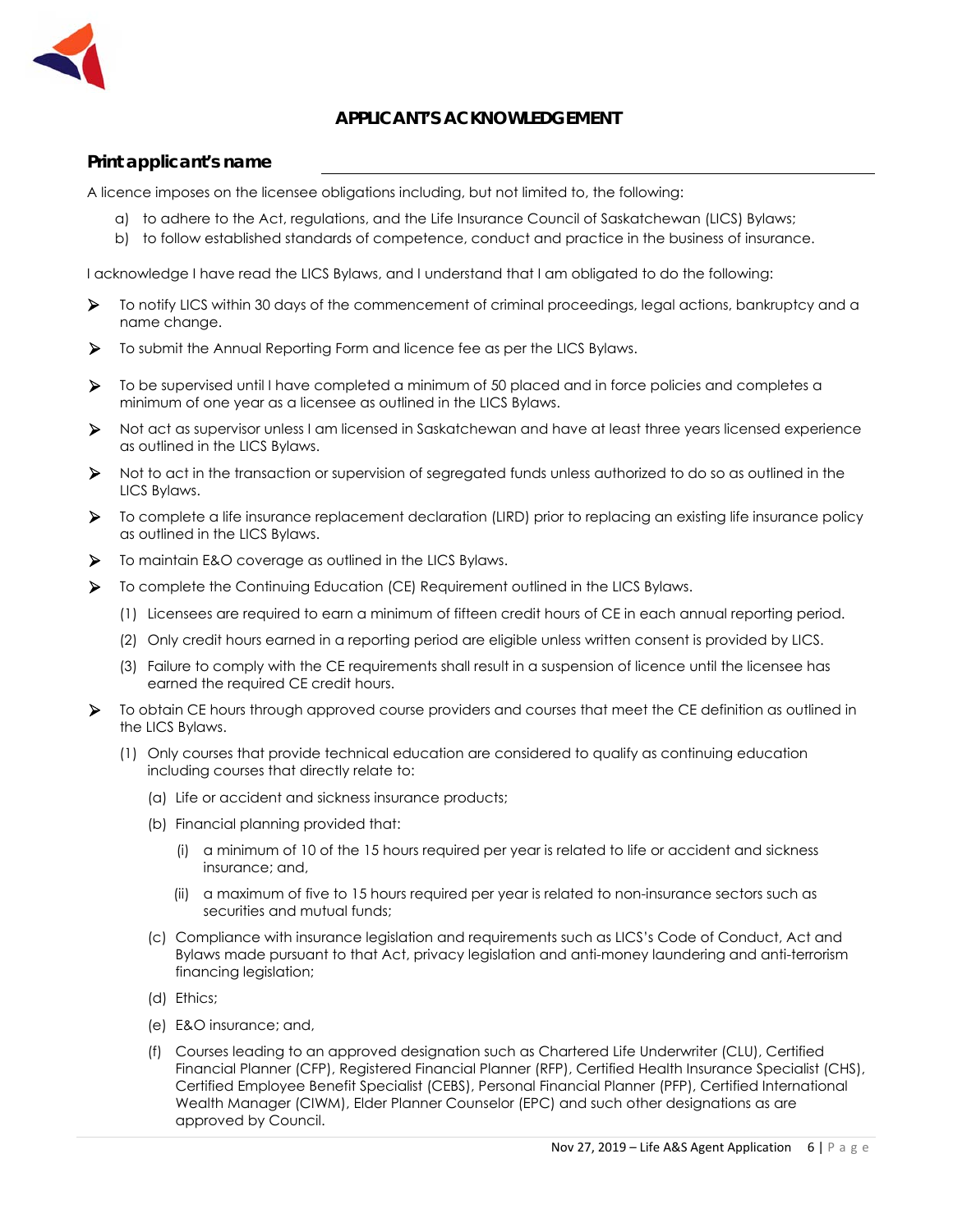

- To complete the Ethics Education Requirement as per the LICS Bylaws.
	- (1) Effective January 1, 2013 all resident licensees must, within the cycles set out below, completed one or more LICS approved ethics courses totaling at least three hours in duration:
		- (a) Resident licensees who are licensed on or after January 1, 2013 must completed the ethics training within three years of becoming licensed.
		- (b) Resident licensees who hold a licence issued prior to January 1, 2013 must completed the ethics training by their annual reporting date in 2016.
		- (c) Resident licensees that have completed the course under (a) or (b) above must complete the ethics training within each subsequent five year cycle.
		- (d) Credit hours earned for an ethics course can be applied towards a licensee's CE requirements.
		- (e) For the purpose of this section each individual ethics course must be at least one hour in duration.
- To disclose on the initial application for licence and any Annual Reporting Form(s) if I am engaged in, or plan to engage in, any business or occupation other than the insurance business.

I understand a licence will not be granted in the absence of returning this signed acknowledgment to the Council office.

I further understand I am prohibited from acting as an Insurer's Representative until the licence has been granted.

**Signature of applicant Community Community Community Community Community Community Community Community Community Community Community Community Community Community Community Community Community Community Community Communit**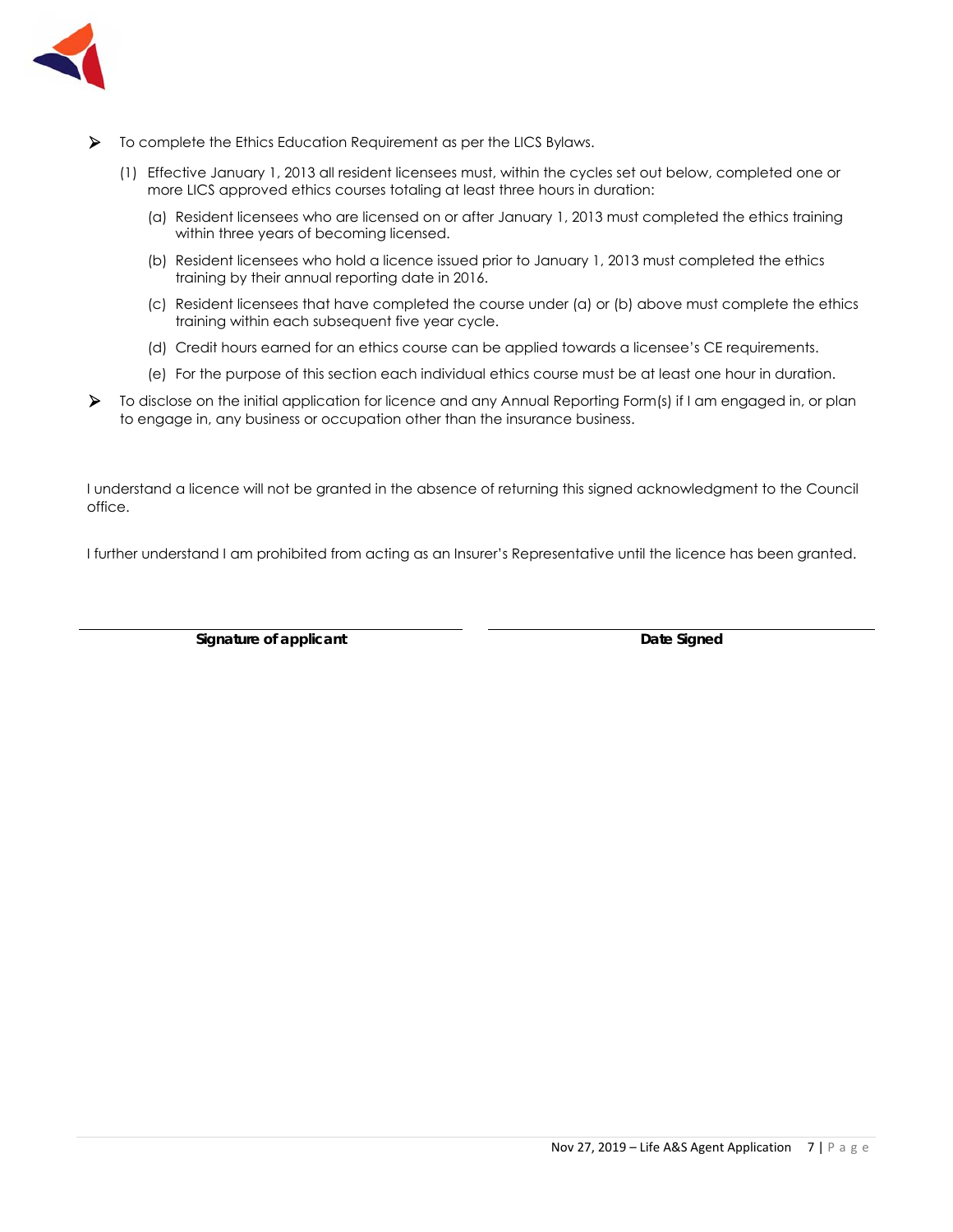



#### **Attachments to the application form**

Part A - a copy of the Saskatchewan Certificate of Registration

Part B - copies of all necessary documentation

Part C - Non-Resident Endorsement, if applicable

Part D - a copy of the E&O Certificate

Part E - provide details, if applicable

Payment of licence fee



Licensing Department Insurance Councils of Saskatchewan 310, 2631 - 28th Avenue Regina SK S4S 6X3

Tel: 306.347.0862 Fax: 306.347.0525

www.skcouncil.sk.ca